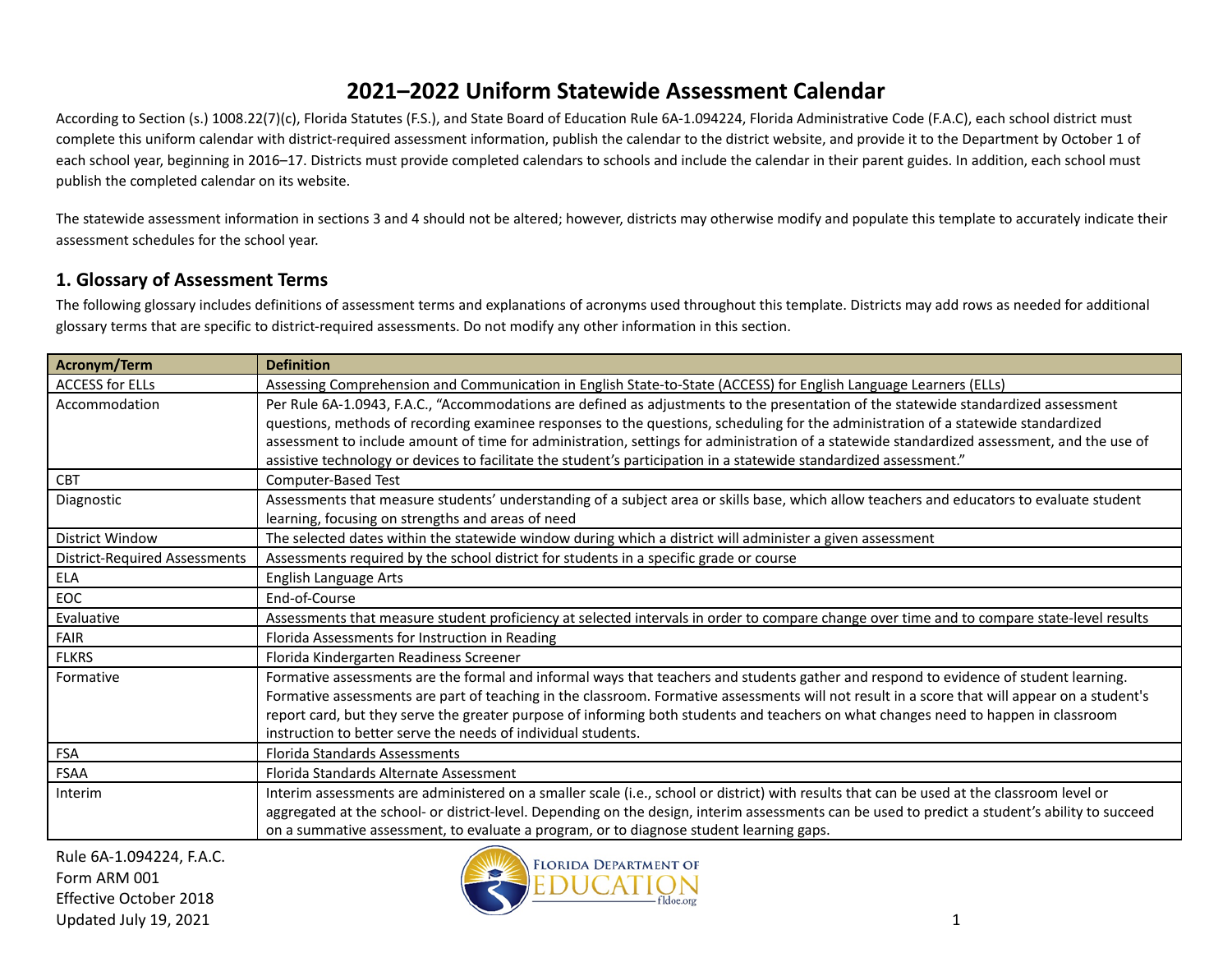| <b>NAEP</b>                | National Assessment of Educational Progress                                                                                                     |
|----------------------------|-------------------------------------------------------------------------------------------------------------------------------------------------|
| <b>NGSSS</b>               | Next Generation Sunshine State Standards                                                                                                        |
| <b>PBT</b>                 | Paper-Based Test                                                                                                                                |
| <b>Progress Monitoring</b> | Process used to determine whether a student's academic performance is improving, at what rate it is improving, and how effective instruction    |
|                            | has been                                                                                                                                        |
| PSAT/NMSQT                 | Preliminary SAT/National Merit Scholarship Qualifying Test                                                                                      |
| Summative                  | Assessments that evaluate student mastery of Florida's academic standards at or near the conclusion of the course of instruction                |
| Statewide, Standardized    | All assessments required by s. 1008.22, F.S.                                                                                                    |
| Assessments                |                                                                                                                                                 |
| Statewide Window           | The range of dates during which districts and/or schools may choose to administer a given assessment                                            |
| <b>Testing Time</b>        | The amount of time individual students are each given to respond to test items on each test                                                     |
| <b>VAM</b>                 | A Value-Added Model (VAM) is used by some school districts as part of their educator evaluation system. It is also used in the approval process |
|                            | for teacher preparation programs, as part of the criteria for teachers to qualify for a financial award under the Florida Best and Brightest    |
|                            | Teacher Scholarship program and as part of the criteria to extend an educator's temporary teaching certificate.                                 |
| <b>VPK</b>                 | Florida's Voluntary Prekindergarten Education Program                                                                                           |

### **2. Test, Type, and Purpose/Use**

Add rows as needed to define district-required tests, test type, and their purpose/use in your district. If additional types are added, define applicable types in the glossary. Do not modify any other information in this section.

| <b>Test</b>           | <b>Type</b>                    | <b>Purpose/Required Use</b>                                      | <b>Statutory Authority/Required Use Citation</b> |
|-----------------------|--------------------------------|------------------------------------------------------------------|--------------------------------------------------|
| ACCESS for ELLs $2.0$ | Diagnostic                     | Measure English language acquisition of ELLs                     | s. 1003.56, F.S.                                 |
| Alternate ACCESS for  | Diagnostic                     | Measure English language acquisition of ELLs with significant    | Rule 6A-6.0902, F.A.C.                           |
| ELLs                  |                                | cognitive disabilities                                           | Rule 6A-6.09021, F.A.C.                          |
|                       |                                |                                                                  | Rule 6A-6.0903, F.A.C.                           |
| <b>FAIR</b>           | Diagnostic/Progress Monitoring | Provides general estimates of students' reading ability/monitors | s. 1008.25(4), F.S.                              |
|                       |                                | students' progress toward meeting grade-level skills in reading  |                                                  |
| <b>FLKRS</b>          | Diagnostic/Progress Monitoring | Determine readiness for kindergarten; used to calculate VPK      | s. 1002.69, F.S.                                 |
|                       |                                | Provider Kindergarten Readiness Rates                            | Rule 6M-8.601, F.A.C.                            |
| <b>FSA</b>            | Summative                      | Purpose: Measure student achievement of Florida's academic       |                                                  |
| FSAA                  | Summative                      | standards (Florida Standards, Next Generation Sunshine State     |                                                  |
| <b>NGSSS EOC</b>      | Summative                      | Standards)                                                       | s. 1002.38, F.S.                                 |
| Statewide Science     | Summative                      | Required uses: third grade retention; high school standard       | s. 1003.4156, F.S.                               |
| Assessment            |                                | diploma; EOC assessments as 30% of course grade; school grades;  | s. 1003.4282, F.S.                               |
|                       |                                | school improvement rating; district grades; differentiated       | s. 1004.04, F.S.                                 |
|                       |                                | accountability; VAM; scholar designation; Credit Acceleration    | s. 1004.85, F.S.                                 |

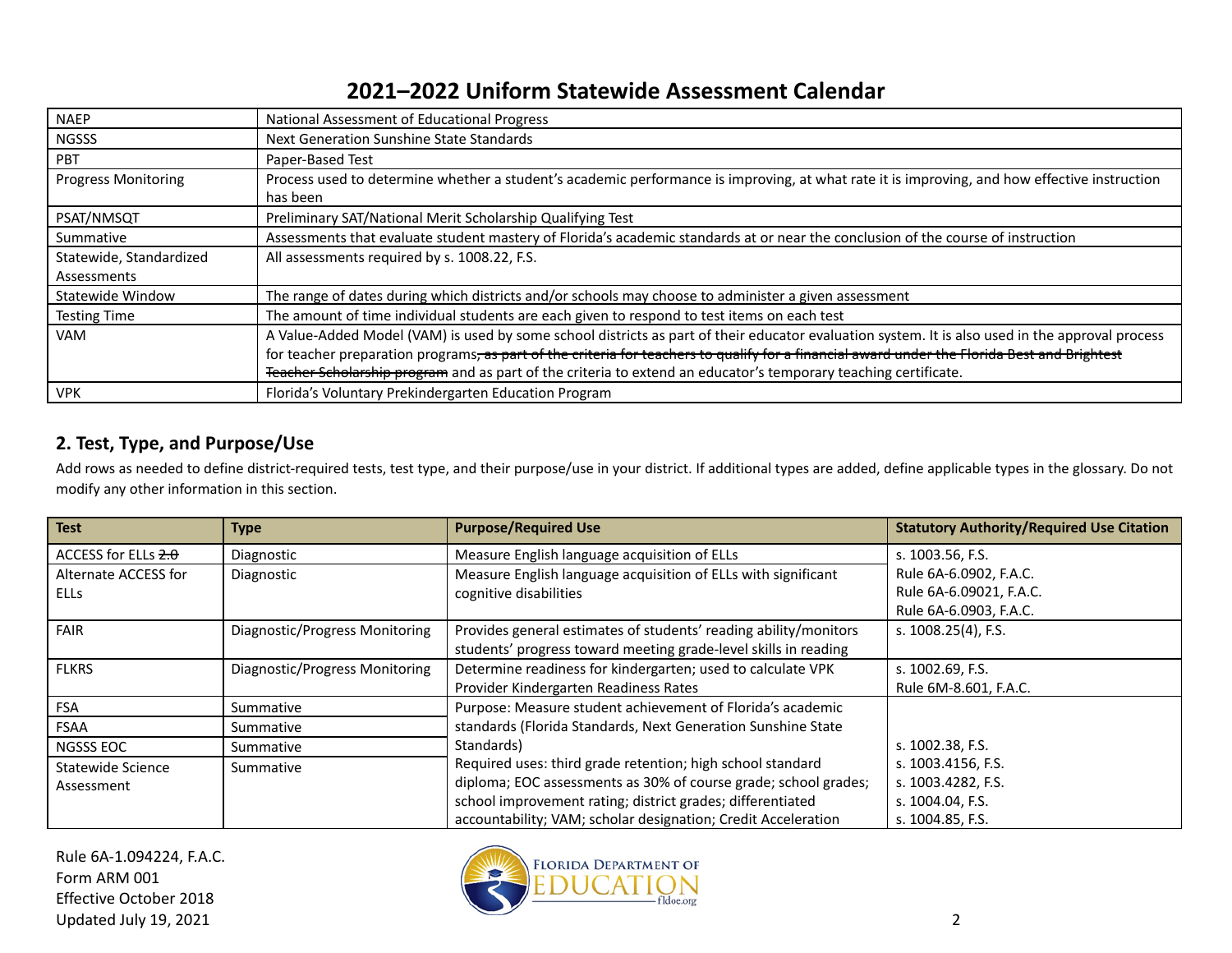|             |            | Program; school improvement plans; school, district, state, and | s. 1008.22, F.S.         |
|-------------|------------|-----------------------------------------------------------------|--------------------------|
|             |            | federal reporting                                               | s. 1008.25, F.S.         |
|             |            |                                                                 | s. 1008.33, F.S.         |
|             |            |                                                                 | s. 1008.34, F.S.         |
|             |            |                                                                 | s. 1008.341, F.S.        |
|             |            |                                                                 | s. 1012.34, F.S.         |
|             |            |                                                                 | s. 1012.56, F.S.         |
|             |            |                                                                 | s. 1012.731, F.S.        |
|             |            |                                                                 | Rule 6A-1.09422, F.A.C.  |
|             |            |                                                                 | Rule 6A-1.094221, F.A.C. |
|             |            |                                                                 | Rule 6A-1.094222, F.A.C. |
|             |            |                                                                 | Rule 6A-1.0943, F.A.C.   |
|             |            |                                                                 | Rule 6A-1.09432, F.A.C.  |
|             |            |                                                                 | Rule 6A-1.09981, F.A.C.  |
|             |            |                                                                 | Rule 6A-1.099811, F.A.C. |
|             |            |                                                                 | Rule 6A-1.099822, F.A.C. |
|             |            |                                                                 | Rule 6A-5.0411, F.A.C.   |
| <b>NAEP</b> | Evaluative | Measure student performance for comparison among state and      | s. 1008.22, F.S.         |
|             |            | national populations over time                                  |                          |
| PreACT      | Summative  | Inform course placement                                         | s. 1007.35, F.S.         |
| PSAT/NMSQT  | Summative  | Inform course placement                                         | s. 1007.35, F.S.         |

#### **3. Required Statewide Assessments**

The following assessments are required for students as indicated in the Students to Be Tested column.

Populate the **District Window** column for each assessment in the table below. Do not modify any other information in this section. When calculating total test time in Section 6, do not include times for assessments indicated by grey rows, which indicate duplicate assessment windows (e.g., EOCs), assessments that take the place of another assessment, or assessments that do not have a specified testing time.

| Assessment   | <b>Students to Be Tested</b> | <b>Statewide Window</b>     | <b>District Window</b>            | <b>Mode</b>      | <b>Testing Time</b> | <b>Results Expected</b>                     |
|--------------|------------------------------|-----------------------------|-----------------------------------|------------------|---------------------|---------------------------------------------|
| <b>FLKRS</b> | Kindergarten                 | July 12-October 15,<br>2021 | August 10 – September<br>21, 2021 | CBT <sup>1</sup> | 15-20 minutes       | Immediately<br>following test<br>completion |

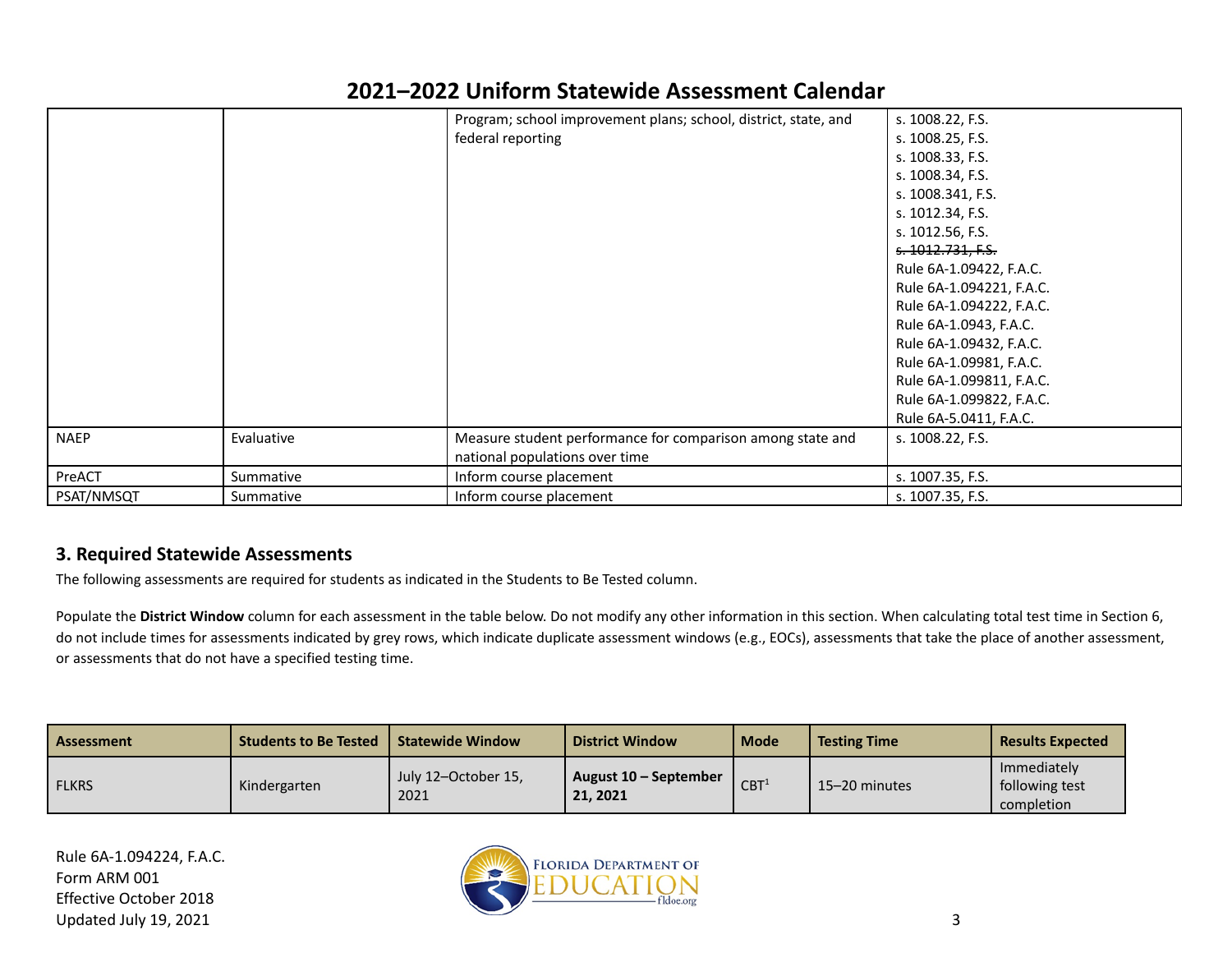| FSAA-Datafolio <sup>4</sup>                                     | Grades 3-10 ELA<br>(Reading & Writing);<br>Grades 3-8<br>Mathematics; Grades<br>5 & 8 Science; and<br>Algebra 1, Biology 1,<br>Civics, Geometry, &<br>U.S. History EOCs | <b>Collection Period 1:</b><br>September-October<br>2021 | September 27-<br>October 15, 2021 | <b>PBT</b>       | Varies/Untimed             | <b>June 2022</b>                            |
|-----------------------------------------------------------------|-------------------------------------------------------------------------------------------------------------------------------------------------------------------------|----------------------------------------------------------|-----------------------------------|------------------|----------------------------|---------------------------------------------|
| FSA Algebra 1 and<br>Geometry EOC<br>assessments                | Students enrolled in<br>associated courses                                                                                                                              | September 13-October<br>1,2021                           | September 13-<br>October 1, 2001  | CBT <sup>1</sup> | 180 minutes $2$            | October 2021                                |
| NGSSS Biology 1, Civics,<br>and U.S. History EOC<br>assessments | Students enrolled in<br>associated courses                                                                                                                              | September 13-October<br>1,2021                           | September 13- October<br>1,2021   | CBT <sup>1</sup> | $160$ minutes <sup>3</sup> | October 2021                                |
| Florida Civic Literacy Exam<br>(FCLE)                           | Students enrolled in a<br>October 25-December<br>U.S. Government<br>17, 2021 (tentative)<br>course                                                                      |                                                          | October 25-<br>December 17, 2021  | <b>CBT</b>       | 160 minutes                | Immediately<br>following test<br>completion |
| $FSAA - Datafolio4$                                             | Grades 3-10 ELA<br>(Reading & Writing);<br>Grades 3-8<br>Mathematics; Grades<br>5 & 8 Science; and<br>Algebra 1, Biology 1,<br>Civics, Geometry, &<br>U.S. History EOCs | <b>Collection Period 2:</b><br>November-December<br>2021 | November - December<br>2021       | PBT              | Varies/Untimed             | June 2022                                   |
| FSA Algebra 1 and<br>Geometry EOC<br>assessments                | Students enrolled in<br>associated courses                                                                                                                              | November<br>29-December 17, 2021                         | November 29-<br>December 17       | CBT <sup>1</sup> | 180 minutes $2$            | January 2022                                |
| NGSSS Biology 1, Civics,<br>and U.S. History EOC<br>assessments | Students enrolled in<br>associated courses                                                                                                                              | November<br>29-December 17, 2021                         | November 29-<br>December 17       | CBT <sup>1</sup> | $160$ minutes <sup>3</sup> | January 2022                                |
| FSAA-Datafolio <sup>4</sup>                                     | Grades 3-10 ELA<br>(Reading & Writing);<br>Grades 3-8<br>Mathematics; Grades<br>5 & 8 Science; and<br>Algebra 1, Biology 1,                                             | <b>Collection Period 3:</b><br>March-April 2022          | March - April 2022                | <b>PBT</b>       | Varies/Untimed             | <b>June 2022</b>                            |

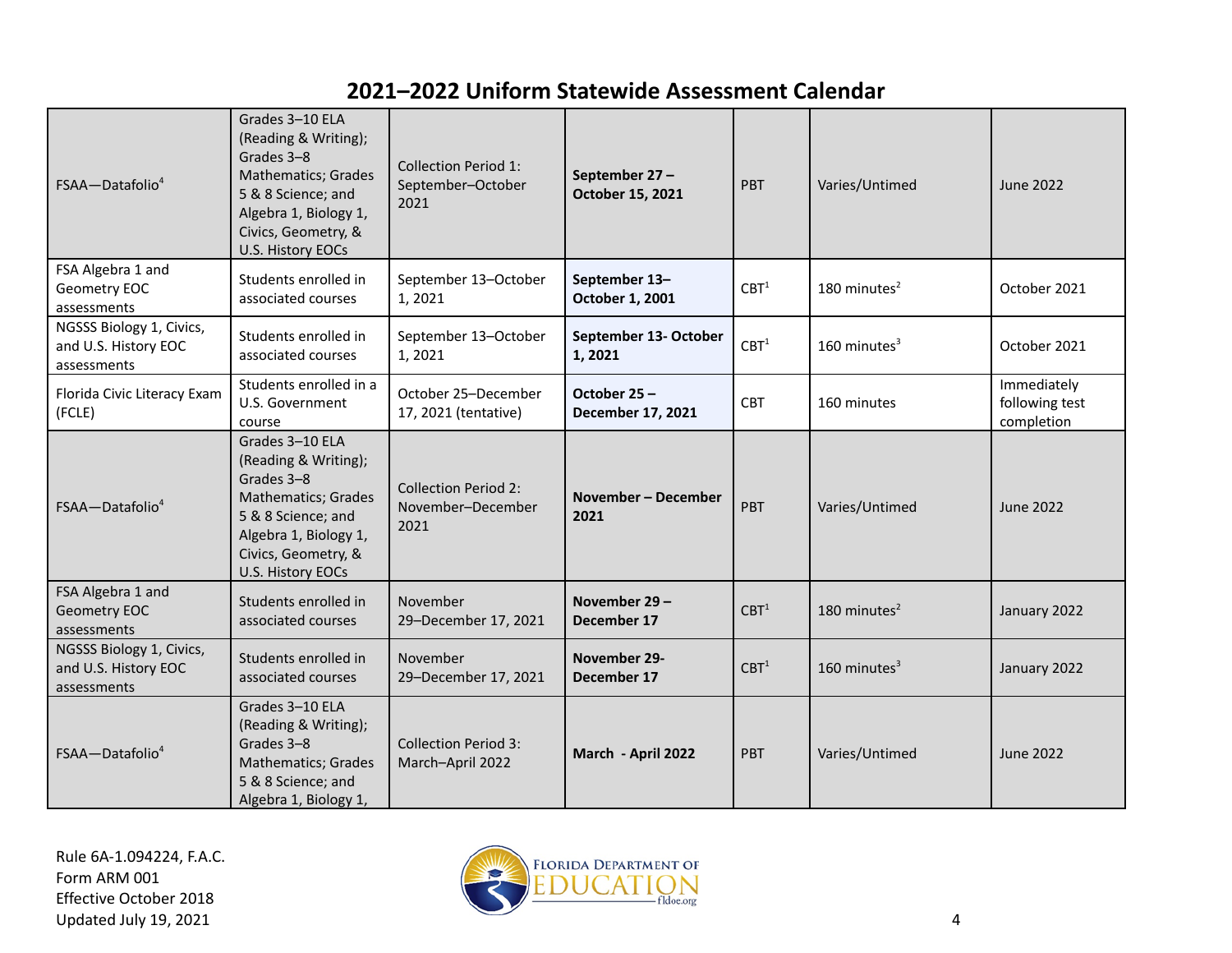|                                    | Civics, Geometry, &<br>U.S. History EOCs                                                                                  |                                         |                                  |                  |                                                                               |                                             |
|------------------------------------|---------------------------------------------------------------------------------------------------------------------------|-----------------------------------------|----------------------------------|------------------|-------------------------------------------------------------------------------|---------------------------------------------|
| FSAA-Performance Task <sup>5</sup> | Grades 3-8 ELA &<br>Mathematics; Grades<br>4-8 Writing; Grades 5<br>& 8 Science; and<br><b>Civics EOC</b>                 | February 28-April 15,<br>2022           | February 28 - April 15,<br>2022  | PBT              | Varies/Untimed                                                                | <b>June 2022</b>                            |
| ACT <sup>6</sup>                   | Grade 11 students in<br>districts that selected<br><b>ACT</b>                                                             | March 1, March 29, or<br>April 19, 2022 | March 29, 2022<br>March 19, 2022 | PBT              | 175 minutes                                                                   | 3-8 weeks after<br>test<br>administration   |
| FSAA-Performance Task <sup>5</sup> | Grades 9 & 10 ELA;<br>Grades 9 & 10<br>Writing; and Algebra<br>1, Biology 1,<br>Geometry, and U.S.<br><b>History EOCs</b> | March 14-April 29, 2022                 | March 14- April 29,<br>2022      | <b>PRT</b>       | Varies/Untimed                                                                | June 2022                                   |
| FSA ELA - Reading                  | Grade 3                                                                                                                   | April 4-15, 2022                        | April 4 - 15, 2022               | PBT              | 160 minutes                                                                   | May 2022                                    |
| FSA ELA - Writing                  | Grades 4-6                                                                                                                | April 4-15, 2022                        | April 4 - 15, 2022               | PBT              | 120 minutes                                                                   | <b>June 2022</b>                            |
| FSA ELA - Writing                  | Grades 7-10                                                                                                               | April 4-15, 2022                        | April 4 - 15, 2022               | CBT <sup>1</sup> | 120 minutes                                                                   | <b>June 2022</b>                            |
| <b>FCLE</b>                        | Students enrolled in a<br>U.S. Government<br>course                                                                       | April 11-May 27, 2022<br>(tentative)    | April 11 - May 27, 2022          | CBT <sup>1</sup> | 160 minutes                                                                   | Immediately<br>following test<br>completion |
| FSA ELA - Reading                  | Grades 4-6                                                                                                                | May 2-13, 2022                          | May 2 - 13, 2022                 | PBT              | Grades 4-5 Reading: 160<br>minutes<br>Grade 6 Reading: 170<br>minutes         | <b>June 2022</b>                            |
| <b>FSA Mathematics</b>             | Grades 3-6                                                                                                                | May 2-13, 2022                          | May 2 - 13, 2022                 | PBT              | Grades 3-5 Mathematics:<br>160 minutes<br>Grade 6 Mathematics:<br>180 minutes | <b>June 2022</b>                            |
| FSA ELA - Reading                  | Grades 7-10                                                                                                               | May 2-27, 2022                          | May 2 - 27, 2022                 | CBT <sup>1</sup> | Grades 7-8 Reading: 170<br>minutes<br>Grades 9-10 Reading: 180<br>minutes     | <b>June 2022</b>                            |
| <b>FSA Mathematics</b>             | Grades 7 and 8                                                                                                            | May 2-27, 2022                          | May 2 - 27, 2022                 | CBT <sup>1</sup> | 180 minutes                                                                   | <b>June 2022</b>                            |

Rule 6A-1.094224, F.A.C. Form ARM 001 Effective October 2018 Updated July 19, 2021 5

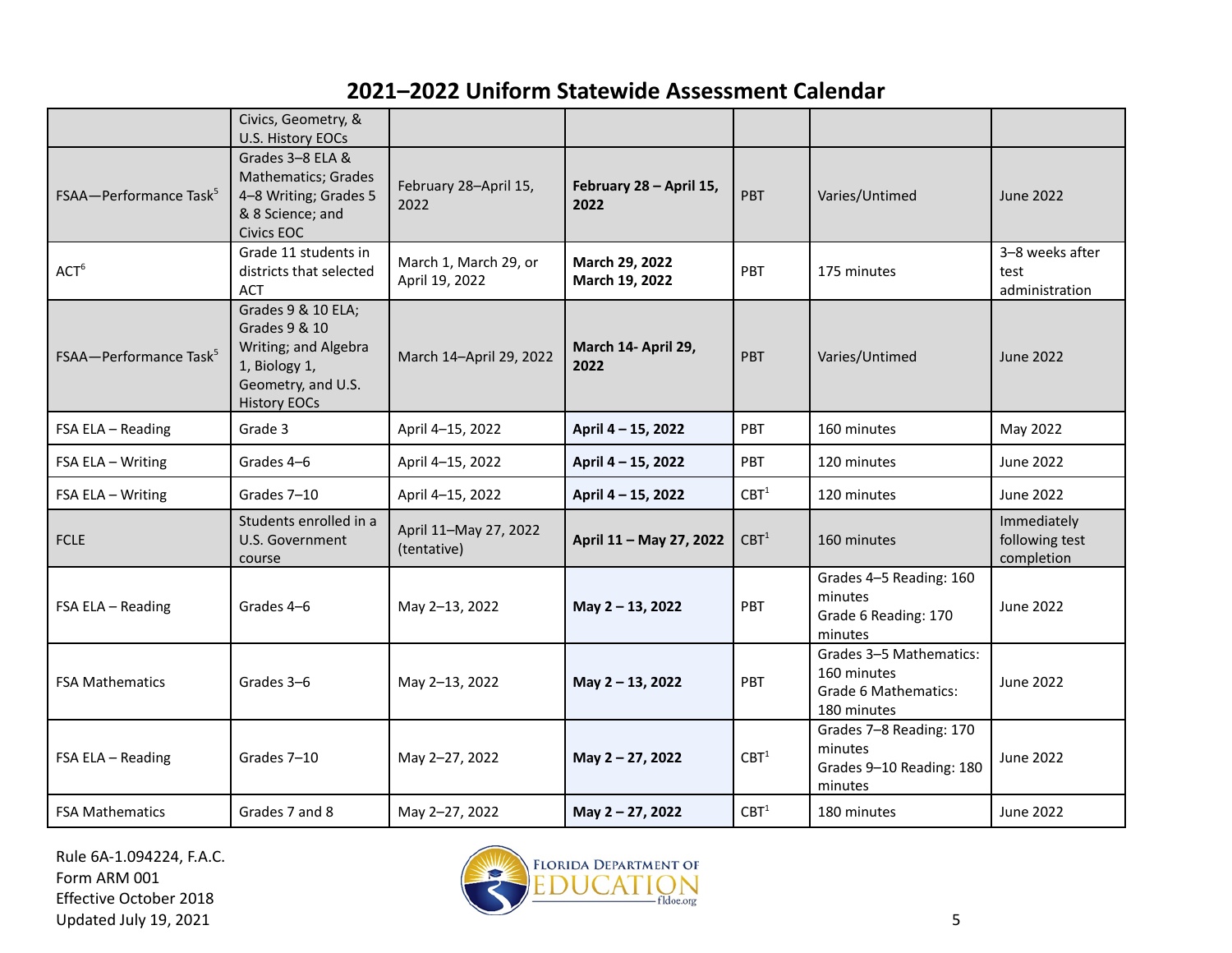| FSA Algebra 1 and<br>Geometry EOC<br>assessments                | Students enrolled in<br>associated courses | May 2-27, 2022   | May 2 - 27, 2022      | CBT <sup>1</sup> | 180 minutes $2$ | June 2022   |
|-----------------------------------------------------------------|--------------------------------------------|------------------|-----------------------|------------------|-----------------|-------------|
| NGSSS Biology 1, Civics,<br>and U.S. History EOC<br>assessments | Students enrolled in<br>associated courses | May 2-27, 2022   | May 2 - 27, 2022      | CBT <sup>1</sup> | 160 minutes $3$ | June 2022   |
| <b>NGSSS Statewide Science</b><br>Assessment                    | Grades 5 and 8                             | May 9-20, 2022   | May 9 - 20, 2022      | PBT              | 160 minutes     | June 2022   |
| FSA Algebra 1 and<br>Geometry EOC<br>assessments                | Students enrolled in<br>associated courses | July 11-22, 2022 | July 11 - 22, 2022    | CBT <sup>1</sup> | 180 minutes $2$ | August 2022 |
| NGSSS Biology 1, Civics,<br>and U.S. History EOC<br>assessments | Students enrolled in<br>associated courses | July 11-22, 2022 | July $11 - 22$ , 2022 | CBT <sup>1</sup> | 160 minutes $3$ | August 2022 |
|                                                                 |                                            |                  |                       |                  |                 |             |

<sup>1</sup> Paper-based accommodations (e.g., regular print, large print, braille, one-item-per-page) for computer-based tests are available to eligible students if indicated as an accommodation on an IEP or Section 504 plan.

<sup>2</sup> Any student taking an FSA EOC assessment who has not completed a session by the end of the allotted time may continue working up to half the length of a typical school day.

<sup>3</sup> Any student taking an NGSSS EOC assessment who has not completed the session by the end of the allotted time may continue working; however, testing must be completed within the same school day.

<sup>4</sup> The FSAA—Datafolio is designed for students with significant cognitive disabilities for whom participation in the general statewide assessment or the FSAA—Performance Task is inappropriate, even with accommodations. <sup>5</sup> The FSAA—Performance Task is designed for students with significant cognitive disabilities for whom participation in the general statewide assessment is inappropriate, even with accommodations.

<sup>6</sup> Each district must choose to administer *either* the ACT or SAT. Complete the row for the assessment chosen by your district and then change the background for the assessment not chosen to gray and leave the district window cell blank.

#### **4. Statewide Assessments for SELECT Students**

The following assessments are only intended for selected students/students in certain sub-groups. Populate the **District Window** column for the assessments in the table below. If an assessment is not being administered in your district, indicate "N/A" in the District Window column. Do not modify any other information in this section.

Because the tests included in this section are not administered to all students or, in some cases, are optional for students, the testing time for these tests should not be included in the total testing time calculated in Section 6.

| Assessment  | <b>Applicable Students<sup>4</sup></b> | <b>Statewide Window</b>                                | <b>District Window</b> | <b>Mode</b>      | <b>Testing Time</b> | <b>Results Expected</b>                |
|-------------|----------------------------------------|--------------------------------------------------------|------------------------|------------------|---------------------|----------------------------------------|
| <b>FAIR</b> | Grades 3-12                            | Assessment Period (AP) 1:<br>August 2-November 5, 2021 | N/A                    | CBT <sup>1</sup> | 45 minutes          | 1 week after                           |
| PreACT      | Grade 10                               | September-December 2021                                | N/A                    | PBT              | 150 minutes         | Approximately 2<br>weeks after testing |

Rule 6A-1.094224, F.A.C. Form ARM 001 Effective October 2018 Updated July 19, 2021  $\sim$  6

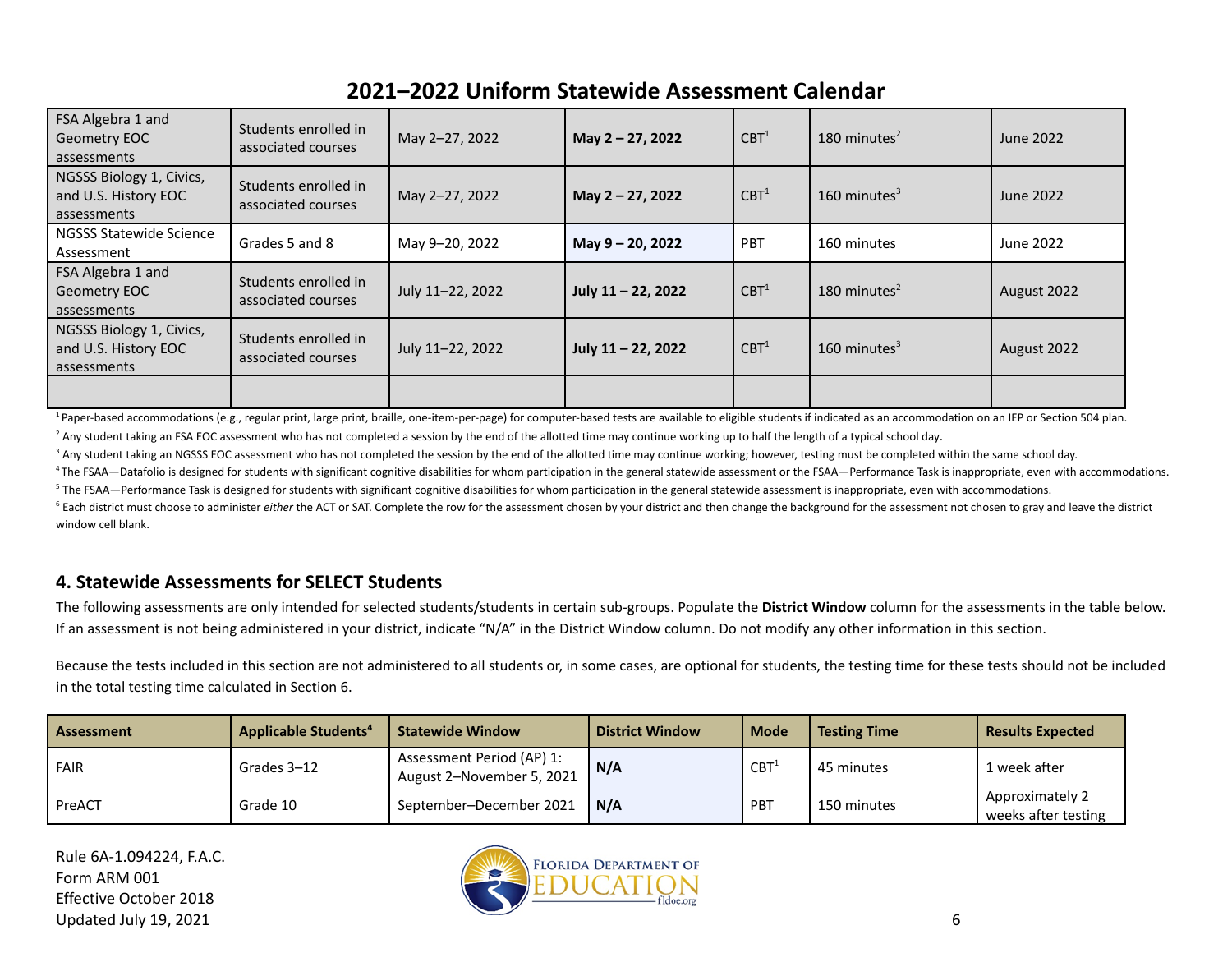| ELA Grade 10 Retake -<br>Writing                                               |                                                                                                                | September 13-October 1,<br>2021                                  | September 13-<br>October 1, 2021  | CBT <sup>1</sup> | 120 minutes $2$                                                                                | December 2021    |
|--------------------------------------------------------------------------------|----------------------------------------------------------------------------------------------------------------|------------------------------------------------------------------|-----------------------------------|------------------|------------------------------------------------------------------------------------------------|------------------|
| ELA Grade 10 Retake -<br>Reading                                               |                                                                                                                | September 13-October 1,<br>2021                                  | September 13-<br>October 1, 2021  | CBT <sup>1</sup> | 180 minutes <sup>2</sup>                                                                       | December 2021    |
| FSAA-Performance Task <sup>6</sup><br>Grade 10 ELA and<br>Algebra 1 EOC Makeup |                                                                                                                | September 27-October 15,<br>2021                                 | September 27-<br>October 15, 2021 | PBT              | Varies/Untimed                                                                                 | December 2021    |
| PSAT/NMSQT                                                                     | Grade 10                                                                                                       | October 13, 2021                                                 | October 13, 2021                  | PBT              | 165 minutes                                                                                    | January 2022     |
| <b>FAIR</b>                                                                    | Grades 3-12                                                                                                    | AP 2: November 8, 2021-<br>February 11, 2022                     | N/A                               | CBT <sup>1</sup> | 45 minutes                                                                                     | 1 week after     |
| <b>ACCESS for ELLs</b>                                                         | Grades K-12 currently<br>classified as ELL with<br>"LY" code                                                   | January 24-March 18, 2022                                        | January 24 - March<br>18, 2022    | PBT              | Kindergarten: 45<br>minutes<br>Grades 1-12: 105-245<br>minutes (varies by<br>grade-level/tier) | <b>June 2022</b> |
| <b>Alternate ACCESS for ELLs</b>                                               | Grades 1-12 with<br>significant cognitive<br>disabilities and<br>currently classified as<br>ELL with "LY" code | January 24 - March<br>January 24-March 18, 2022<br>18, 2022      |                                   | PBT              | 80 minutes                                                                                     | <b>June 2022</b> |
| <b>FAIR</b>                                                                    | Grades 3-12                                                                                                    | AP 3: February 14-June 10,<br>2022                               | N/A                               | CBT <sup>1</sup> | 45 minutes                                                                                     | 1 week after     |
| ELA Grade 10 Retake -<br>Writing                                               | Grade 11 & 12                                                                                                  | February 21-March 11,<br>February 21 - March<br>2022<br>11, 2022 |                                   | CBT <sup>1</sup> | 120 minutes $2$                                                                                | May 2022         |
| ELA Grade 10 Retake -<br>Reading                                               | Grade 11 & 12                                                                                                  | February 21-March 11,<br>2022                                    | February 22 - March<br>11, 2022   | CBT <sup>1</sup> | 180 minutes $2$                                                                                | May 2022         |
| FSA Algebra 1 Retake EOC <sup>5</sup>                                          |                                                                                                                | February 21-March 11,<br>2022                                    | February 22 - March<br>11, 2022   | CBT <sup>1</sup> | 180 minutes $2$                                                                                | May 2022         |

<sup>1</sup> Paper-based accommodations (e.g., regular print, large print, braille, one-item-per-page) for computer-based tests are available to eligible students if indicated as an accommodation on an IEP or Section 504 plan.

<sup>2</sup> Any student taking an FSA ELA Retake or EOC assessment who has not completed a session by the end of the allotted time may continue working up to half the length of a typical school day.

<sup>3</sup> Any student taking an NGSSS EOC assessment who has not completed the session by the end of the allotted time may continue working; however, testing must be completed within the same school day.

<sup>4</sup> If indicated, "applicable students" relates to the sub-group(s) of students who may take that assessment; it does not indicate that all students throughout the state in that sub-group will take that assessment. Assessm for which no applicable student group is listed are available to students as needed but are not limited to any specific sub-group.

<sup>5</sup>The FSA Algebra 1 EOC Assessment is only offered as a separate Retake assessment during the Spring administration; students retaking the FSA Algebra 1 EOC in Fall, Winter, or Summer participate in the regular EOC administration.

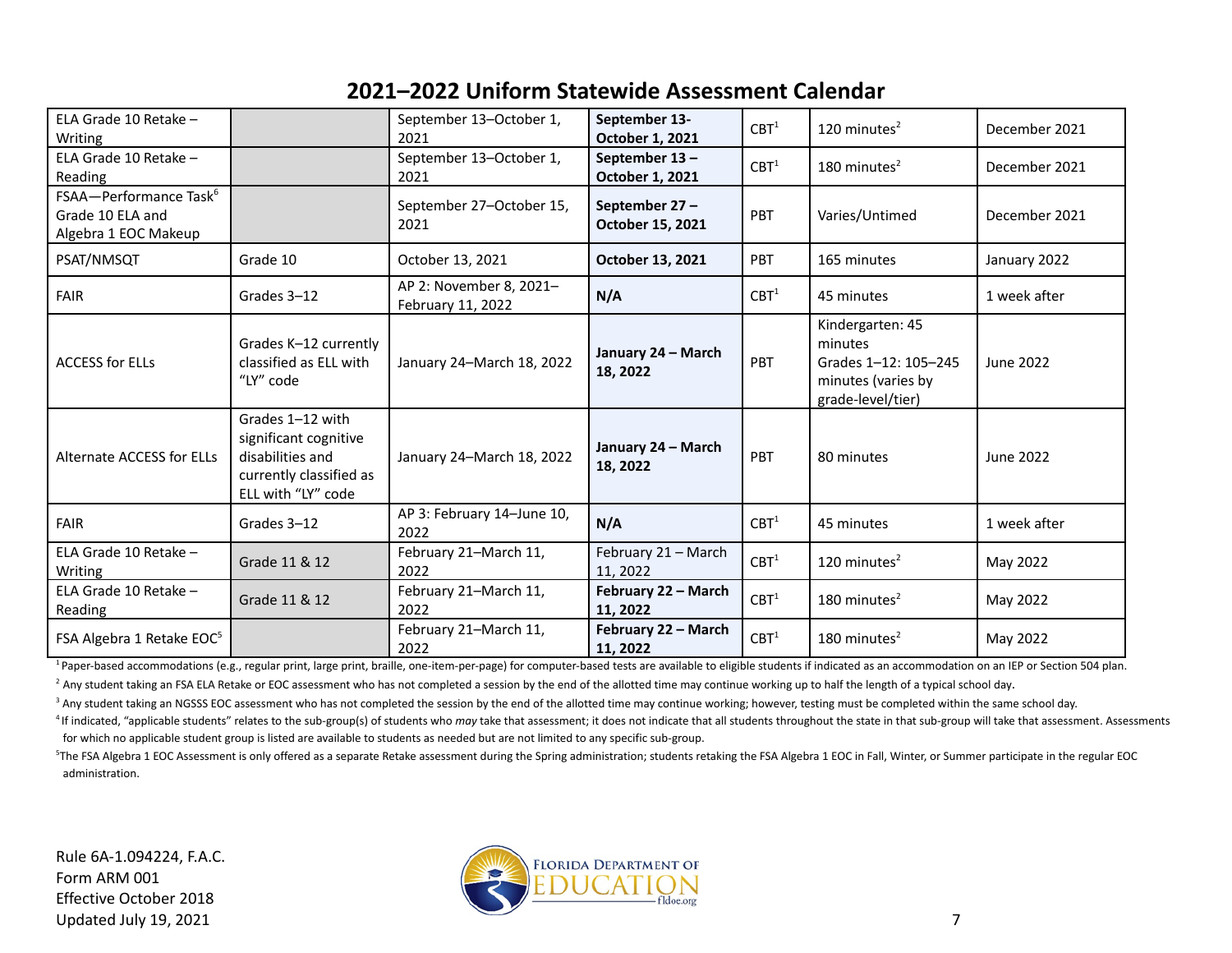#### **5. District-Required Assessment Information**

Complete the table below with assessments that are required for all schools in your district.

| <b>Assessment</b>               | <b>Students to Be Tested</b> | <b>District Window</b>                                             | <b>Mode</b> | <b>Testing Time</b> | <b>Results Expected</b> |
|---------------------------------|------------------------------|--------------------------------------------------------------------|-------------|---------------------|-------------------------|
| <b>AIMS Progress Monitoring</b> | <b>Students Enrolled</b>     | October 4 - October 22, 2021                                       | <b>PBT</b>  | 50 Minutes          | Within 1 week           |
|                                 |                              | December 13 - January 21, 2022<br>March 7 – April 1, 2022          |             |                     |                         |
| District End of Course Exam     | <b>Students Enrolled</b>     | December 13, 2021 - January 7, 2022<br>May 16, 2022 - May 27, 2022 | PBT         | 50 Minutes          | Within 1 week           |